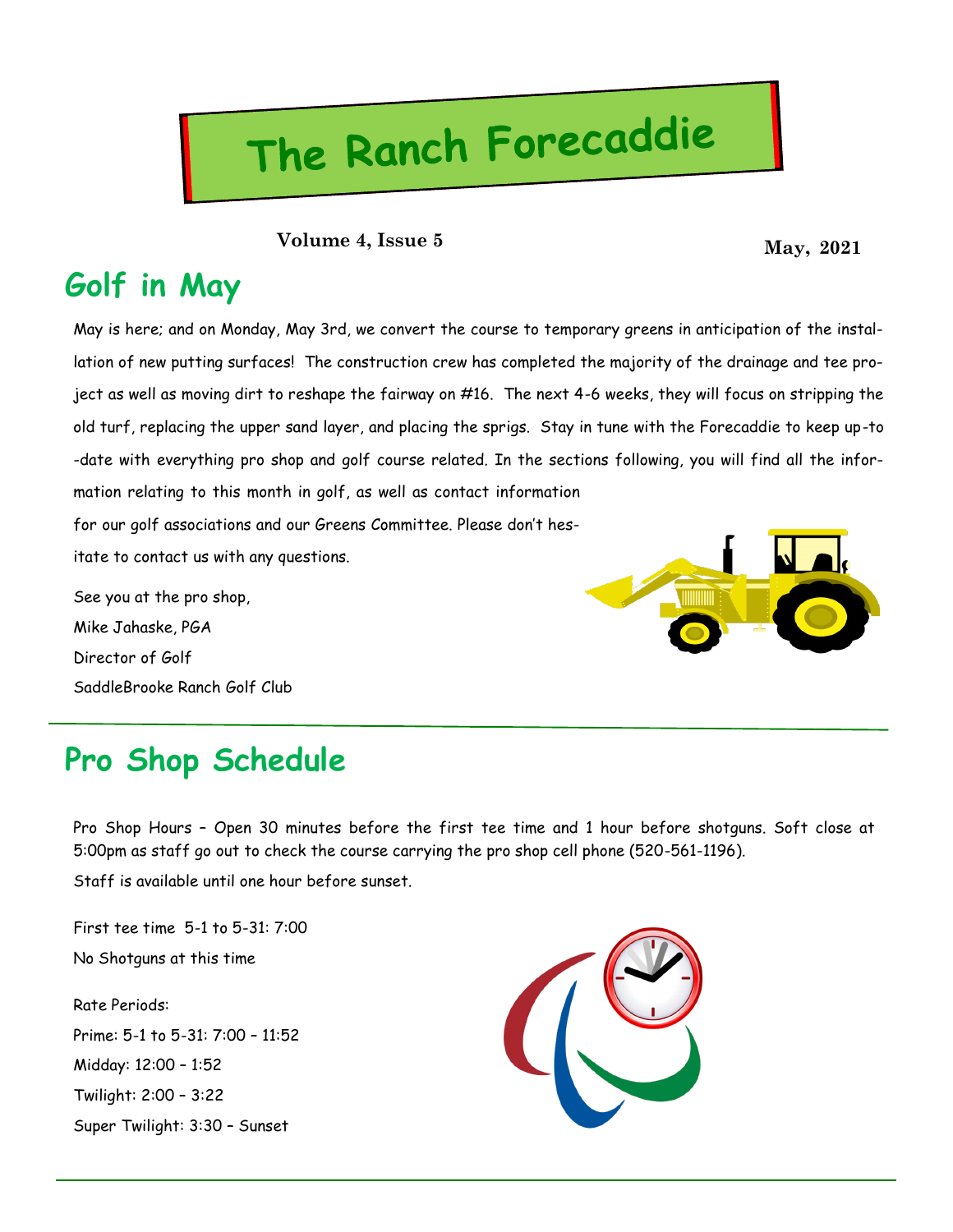## **Golf Maintenance Schedule**

A maintenance plan is put into place at the beginning of the year. Variance in weather and agronomic conditions may require changes to the schedule.

### **May Maintenance Schedule**

The **driving range tee** is planned to move onto the artificial turf on Monday, May 24th. During the summer we will utilize the artificial tee for one week each month to allow the natural turf to recover as much as possible from the expected heavy traffic.



Slicing of the rough and aerification of the fairways will continue throughout the summer. The extra slicing and aerification is planned due to the heavy compaction caused by COVID single rider cart traffic levels. **SBR Local Rules cover this surface disturbance.**

**Back Nine morning nine hole times** will not be available on Monday, Wednesday, and Friday on a year-round basis to allow maintenance time to complete weekly tasks. In addition, we will start tee times one hour later on Wednesdays to allow maintenance more time to complete necessary applications and other regular maintenance. With the use of single rider carts due to COVID, pace of play has decreased, and the window maintenance normally uses for regular upkeep has been greatly diminished.

## **Free Monthly Golf Clinic**

**Due to the renovation of the practice putting and chipping greens, clinics will be suspended until October. We apologize for the inconvenience and look forward to starting clinics again on our new surfaces!**

## **Golfing News**

### **Golf Course Access**

Dear residents, as much of the community activities have been closed for precautionary measures to help reduce exposure to the COVID-19 virus, many of you have taken to walking as a way of exercise and to get out of the house. Please remember that for your safety we do not allow joy riding, walking, biking, jogging, etc. on the golf course **AT ANY TIME**. Only golfers, golf staff, or emergency or other authorized service vehicles are allowed on the golf course and paths.

**This is especially important during the next several months with the renovation ongoing and while workers are busy running heavy equipment and not expecting to be in contact with residents other than golfers.**

Thank you for your understanding and cooperation!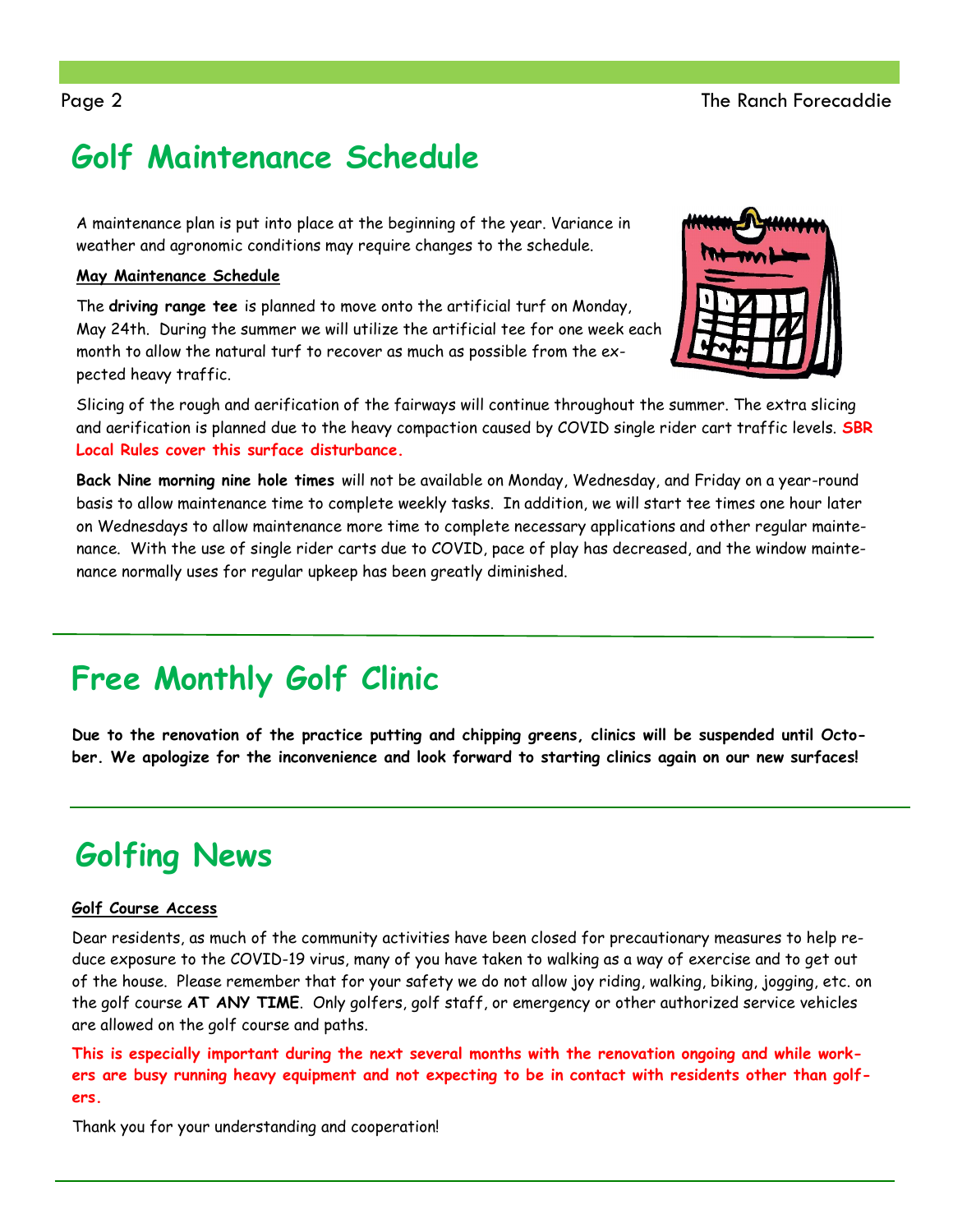### Page 3 The Ranch Forecaddie **Golfing News cont.**

#### **Course Construction UPDATES**

- The golf course and practice facility greens surfaces will be replaced with Mini-Verde in a process that will overlap this spring and summer. The process will take approximately 5 months to complete. Annual golfers will receive a refund of the fees for those 5 months in the sum of \$1,100.00. On Monday, May 3rd, Annuals will be suspended and may play the course with temporary greens paying a green fee. Green fees will be reduced while temporary greens are being used. Suspended annuals will pay \$10 and residents will pay \$15. Chelsea points will stay as they are. In October when the new greens are ready, all suspended annuals will be restored; and green fees will revert to posted rates.
- **Monday, May 3rd we will convert to all 18 holes having temporary greens.** This will last until the new greens are grown in and ready for play. We expect the greens will be ready by the first of October. This date is variable due to weather conditions.
- During the course of the summer the fairways will be aerified 2-3 times and will also be heavily top-dressed with sand.
- Once the greens have been sprigged, the construction crew will leave. Our maintenance crew will then continue the grow-in process and also continue restoring the fairway and rough surfaces. We hope to improve the fairways and rough areas enough to allow them to be good dormant playing surfaces this winter. Any fairways that are short on density will be overseeded.

#### **Local Courses, Access, and Rates this Summer**

#### **MountainView (520-818-1100) and The Preserve (520-825-9022). Call shops up to 5 days in advance.**

**May 1 – 31, 2021**

- \$59 Open through 10:30 a.m.
- \$47 10:30 a.m. through 1:30 p.m.
- \$35 1:30 p.m. through 3:00 p.m.
- \$23 3:00 p.m. through end of day

**June 1 – Sept. 30, 2021**

- \$42 Open through 10:30 a.m.
- \$34 10:30 a.m. through 1:30 p.m.
- \$27 1:30 p.m. through 3:00 p.m.
- \$19 3:00 p.m. through end of day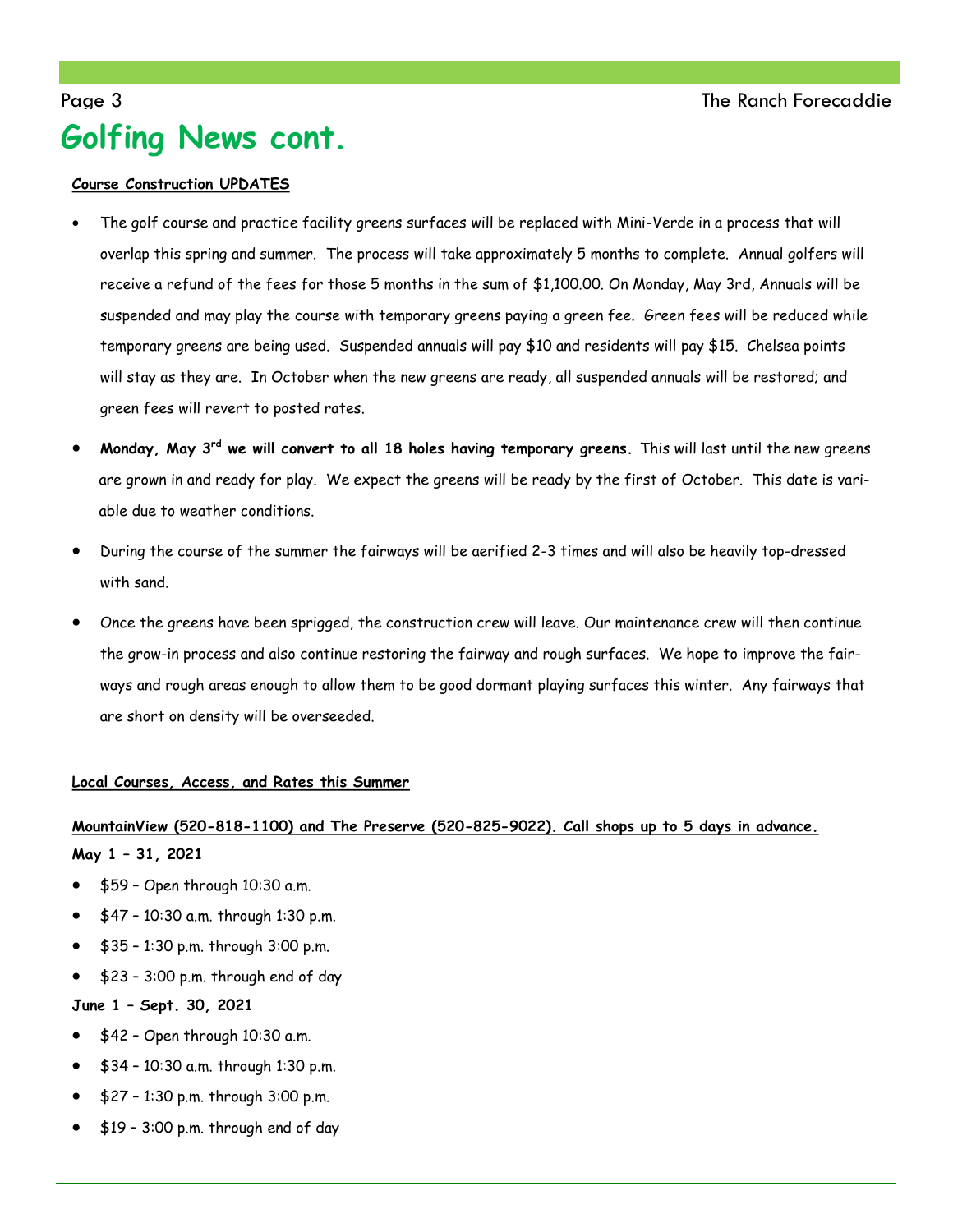## **Golfing News cont.**

#### **Local Courses, Access, and Rates this Summer Continued**

#### **MountainView and The Preserve Continued**

#### **All above fees do not include golf cart fees. Golf cart fees are per player and as follows:**

 $$12 - 18$ -holes  $$8 - 9$ -holes

The fees beginning at 3:00 p.m. **do include** the golf cart fee. All other green fees above do not include the golf cart. Single rider golf carts will be accommodated based on the number of golf carts available but are NOT guaranteed. **All golfers should plan to utilize a shared golf cart.**

#### **Robson Ranch Eloy (520-426-3333). Call the shop up to 7 days in advance.**

- SBR residents may call up to 7 days in advance.
- SBR residents receive resident rates which include tax. Suspended SBR annual residents receive a cart included, regular residents will be charged \$10 per person for the cart.

#### **Oro Valley CC — SBR staff will call OVCC for resident tee times up to 3 days in advance.**

- May 1 through September 30 for tee times after 11am
- Green fee with cart and range included will be \$45.

#### **Omni Tucson National — SBR staff can make tee times for residents up to 5 days in advance.**

May 1- September 30: \$50 all day, includes green fee, cart and range, tax not included.

#### **El Conquistador – Book tee times at their web site: Elcongolf.com**

May through August

- DO NOT CALL, book at ElConGolf.com, then must check in with Ranch resident identification to get special rates.
- Special rates are for anytime Monday to Thursday and after 9am on Friday, Saturday, and Sunday.
- May \$35 plus tax including green fee, cart, and range.
- June-August \$25 plus tax including greens fee, cart, and range.

#### **Nine Hole Rates after 12:00**

\$17.50 plus tax in May and \$12.50 plus tax from June – August.

#### **The Views – (520-825-3110). Call the shop to 6 days in advance.**

- May \$45 plus tax
- June September \$35 plus tax before 10am.

-\$25 plus tax after 10am.